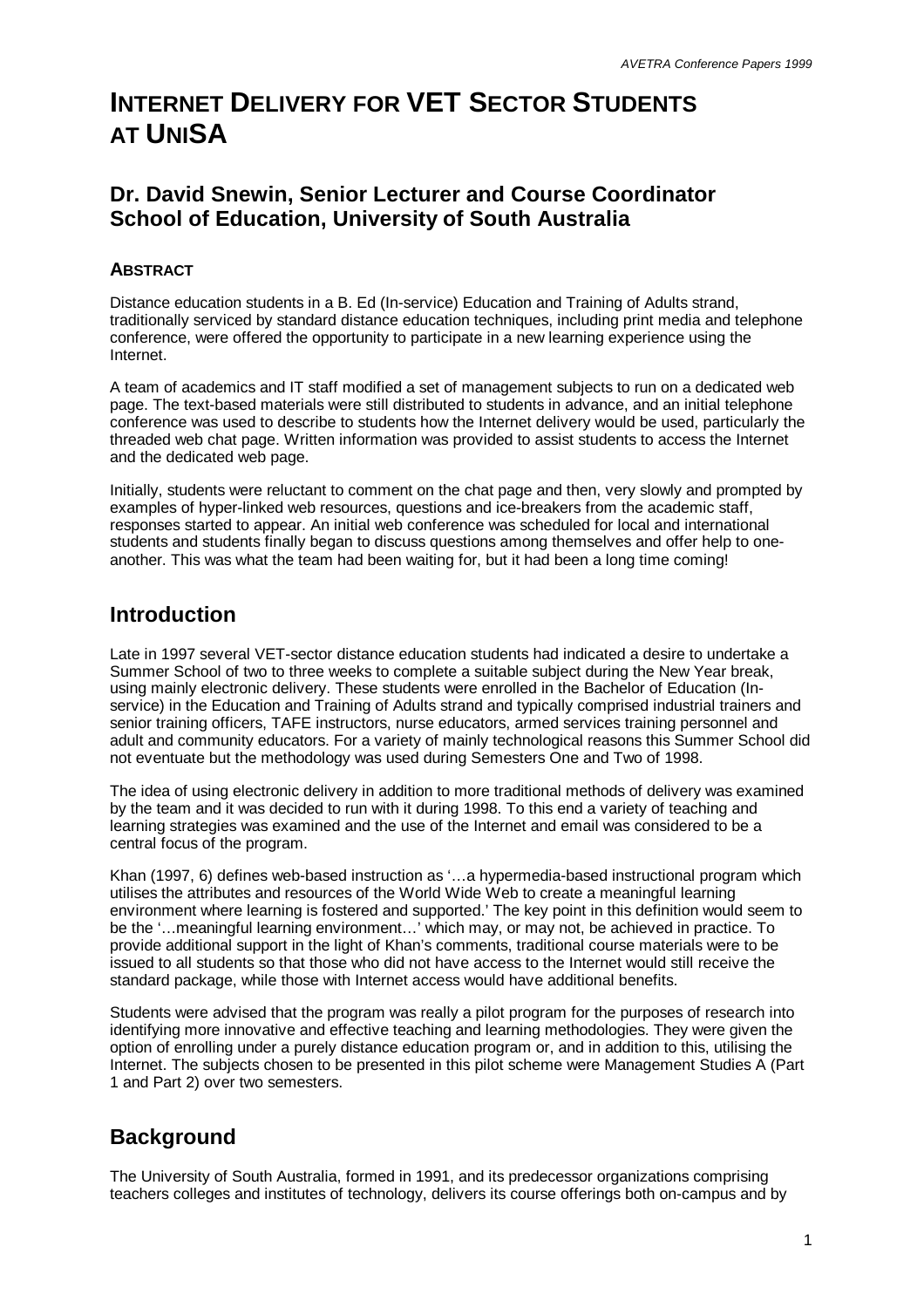distance education. The School of Education provides a limited program in human resource development education, education degrees at various levels, and programs specifically designed for adult and vocational educators. Approximately two-thirds of the education and training of adults student body undertake all, or at least a major part of their studies, in the distance education mode and are situated throughout Australia and overseas.

Two academics comprising the author and a colleague, Fiona Underwood from the Adult and Vocational Education group of the School of Education, discussed what might be appropriate teaching and learning strategies to best meet the needs of students in existing subjects, when facing everdecreasing resources and limited time. The two academics consulted a contract information technology lecturer and an information technologist for ideas.

This paper examines the processes used in the exercise; comments on outcomes; suggests areas for improvement and makes recommendations regarding the role of training for both students and staff members.

## **The Process Used**

The web pages of other organizations were explored for ideas on presentation, content and delivery. The team wanted guidelines on 'best practice' internet teaching, but this was very difficult to detect from either the literature or the internet itself. As noted by Bannan-Ritland, Harvey, and Milheim, (1998, 77), '… many educators still believe that the mere use of this medium constitutes an engaging learning experience.'

In many instances an institution might place a subject outline and some background information on to a home page. At other times, the entire print material package might be loaded onto the web site for students to print off the materials. The UniSA team wanted to make inter-activity a major aspect of the program using as much staff to student, student to staff and student to student interaction as possible, but the methods noted above did not involve an interactive approach.

Visits were also made to some local and country educational institutions to see what flexible delivery methodologies were in use, but again, interactivity using the internet was not a component of the programs viewed. Furthermore, as noted by Bannan-Ritland et al, (1998, 77):

While the Web can certainly be a powerful medium for instruction and an appropriate delivery vehicle for crucial course-related information, significant confusion still exists regarding the mix of potential media elements available in Web-based instruction as well as its overall potential for learning.

Despite the team's intentions to use a variety of media, no sure certainty could be entertained regarding the effectiveness of overall learning outcomes.

Team members discussed various possible approaches that would focus on inter-activity as a major teaching and learning strategy. The usual flexible delivery methods of the University were to be retained (see for example, Snewin, 1996) and Internet delivery was to be in addition to these using a 'threaded web discussion' page. With this approach, both staff and students could place items on to a web page for others to read and respond to (Snewin, 1998a).

The first student response arrived: "Greetings from Bonnie Scotland". Encouraged by this sudden activity, the team placed questions, advice on assignments, hyper-linked Internet resources, and specific subject content information on to the web page and waited, and waited, and waited for students to respond.

Apart from the energetic and Internet conversant Scot, himself an ex-teacher from the VET sector, it was some days before another student, a self-proclaimed internet expert from the VET sector responded from interstate.

Very slowly, one by one, students began to respond on the discussion page with comments like 'Hello, I've managed it!' There was not, however, any sign of student to student interaction and no responses to the questions and comments put forward by staff on the web page. Wild (1996, 49) supports these findings on the inadequacies of Web interactivity:

… the provision of intrinsic and meaningful feedback using the Web is especially problematic - in this sense, the Web is not truly interactive and has no specific goal outside the goal constructions imposed by the learner.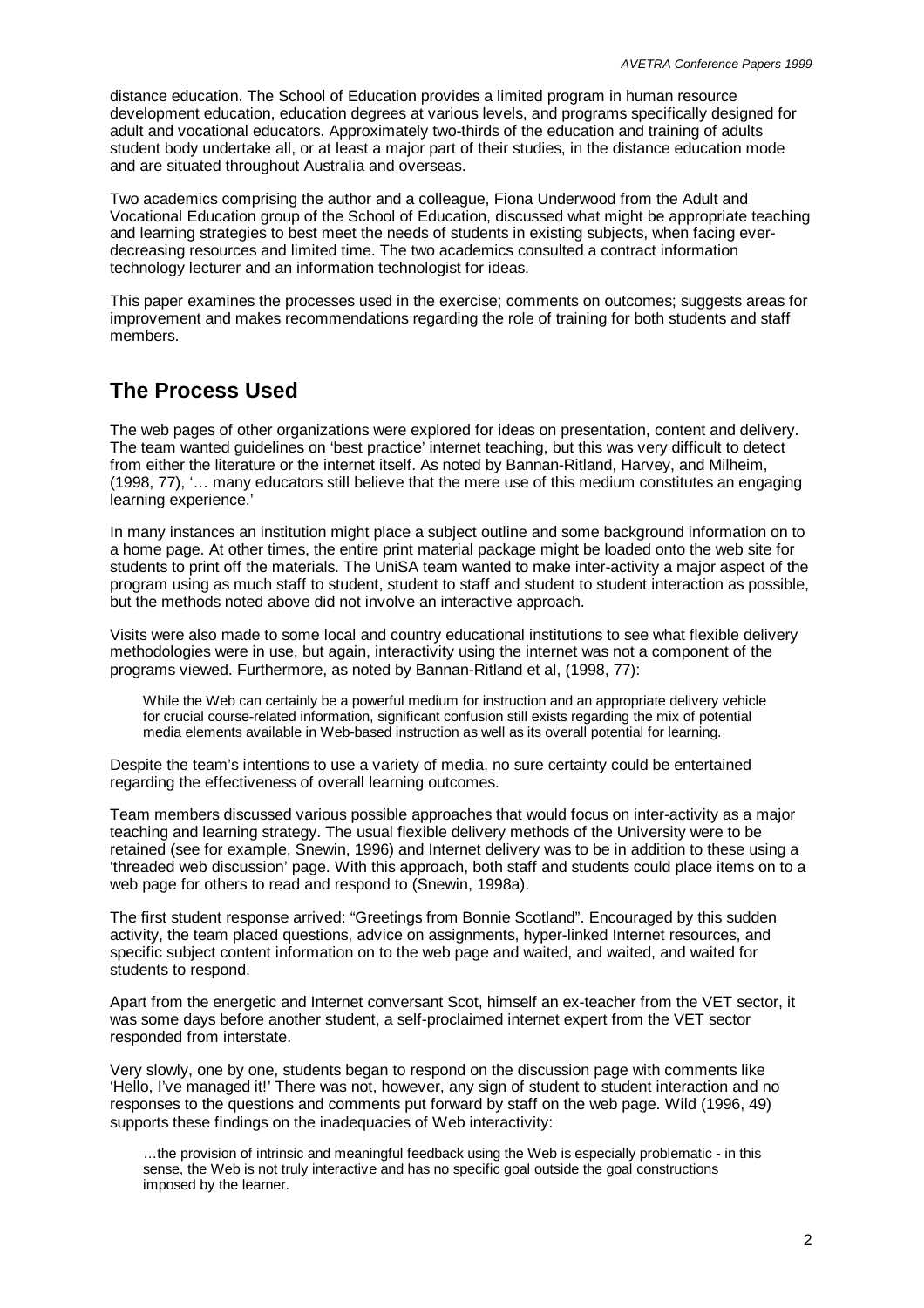### **Outcomes**

Students were extremely reluctant to make comments on the Internet, but apparently used the hyperlinked Internet resource materials and answered the questions in a written form - but not on the discussion page! Some students telephoned to discuss the questions and others made comments about difficulty in using the Internet.

A student living in Singapore began using email to respond to questions. When asked why she did not respond on the web page, she said she preferred to interact on a one-to-one basis. This claim supported earlier research findings by the author (Snewin, 1994) where distance education students, in general, preferred individualised contact with their lecturer and preferred not to share that person with other students.

A joint Australian/American evaluation (Day, 1998) also discovered that students were equally reluctant to participate in two-way web presentations. Similarly, while presenting a paper in Penang, Malaysia recently (Snewin, 1998b), feedback from the audience indicated that those using the internet for interactive subject delivery were also experiencing student participation problems. Despite much prompting and cajoling, the UniSA team members could not achieve acceptable student to student internet interaction.

Towards the end of the semester, a web conference was organized and during this conference, students slowly began to chat to one-another as they would normally do during a telephone conference. They offered advice, assistance and support to one-another and a genuine interactive approach developed. The team was delighted and evaluation by participating students indicated that they had enjoyed the trial of the subject on the Internet, and were looking forward to other subjects being made available on the web in semester 2.

## **Staff Development Implications**

The team reviewed the outcomes of the exercise and decided that both students and academic staff members needed to have some prior training and ongoing support if the use of the Web as a teaching/learning medium was to be effective. To this end, the following recommendations were formulated.

## **Recommendations**

#### **Recommendation 1**

Participating students should be provided with written instructions on how to use Web-based teaching learning materials.

#### **Recommendation 2**

A telephone conference to be standard practice prior to the use of Web-based instruction to allow for better student to student and staff to student interaction.

#### **Recommendation 3**

Educational staff members moving in the direction of greater use of the Internet for both subject delivery and access to international resources, need training time.

#### **Recommendation 4**

Any program utilising the Internet needs to be transparent in its operation, lacking in complexity, and with all necessary commands being intuitive and/or clearly prescribed.

#### **Recommendation 5**

In the case of software, far too often academic staff members are provided with the latest version of a program when they were not really proficient with the earlier version. Therefore, greater consultation should occur between IT staff and academic staff to inform on compatibility and new version features, before any changes are implemented.